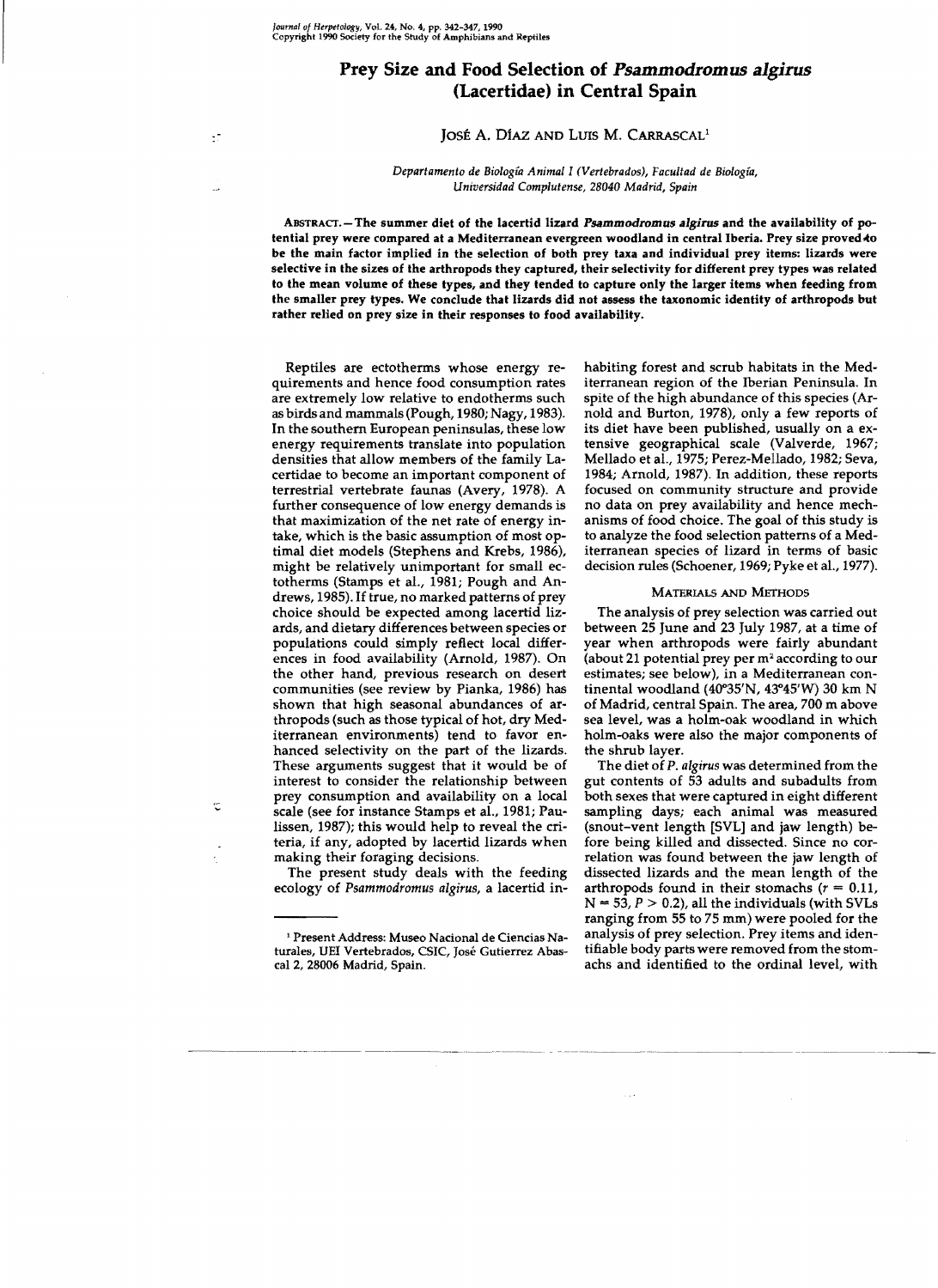the exception of Formicidae. Items were dassified, when possible, into 3 mm body-length size dasses.

In order to obtain an estimate of prey availability, we walked arbitrary transects within the study area, and then tossed a  $20 \times 20$  cm<sup>2</sup> wooden frame every 40 steps from a distance of about 1.5 m; we counted arthropods contained within it (or escaping from it, such as grasshoppers) during a 1 min interval. Although there are problems inherent to any method of measuring prey availability (Wiens, 1984), we assume that our sampling protocol reflects the availability of prey in the environment as it is presumably experienced by P. *algirus.* Casual observations of hunting animals showed that most captures took place in the vicinity of bushes; therefore, we tried to concentrate our sampling effort on shrub vegetation edges. P. *algirus* is an active ground forager that uses a wide variety of foraging techniques, from searching within the leaf litter to ambushing more active insects (such as grasshoppers) in the surroundings of the shrub patches. Our availability censuses took into account this variety of foraging modes, so that alI arthropods were carefully searched for even when the frame was tossed onto the leaf litter; this should provide a useful index of prey availability regardless of the perceptive cues employed by foraging lizards.

AlI prey items were identified to order or family and assigned to body size dasses as described above. During the last week of July 1987, 240 arthropod samples (*i.e.*, frame tosses) were taken between 2-5 h after local sunrise (when the activity of P. *algirus* reaches its peak in summer months; Carrascal and Díaz, 1989), amounting to a total area of 9.6 m2 of sampled ground surface.

Many authors have demonstrated that the relative contribution in biomass (or volume) of different prey types is frequently more meaningful than their relative numbers when assessing their importance in the diet of predators (Griffiths, 1986; Heulin, 1986). Therefore, we assigned a width value to each length size dass of each category of prey, according to the widthlength ratio provided by the measurement of a representative, intact specimen from the taxonomic group and size dass considered. The shape of each prey taxon was then assimilated to an appropriate solid (either a cylinder, an ellipsoid or a hemiellipsoid¡ see Griffiths, 1986, for a similar approach). The distributions of estimated volumes were normalized by square root transformation prior to their use in t-test comparisons.

In order to determine if lizards selected prey items according to their size or taxonomic group, Ivlev's electivity index (lE; Ivlev, 1961) was cal



FIG. 1. Accumulated prey diversity (see Table 1 for prey categories) as a function of the number of stomachs examined. For each considered number of stomachs, the mean and 95% CI are represented; stomachs were grouped randomly (20 extractions of N out of 53 stomachs for each value of N) by means of a computer subroutine run on the original matrix of 53 stomachs  $\times$  13 prey categories. Diversity is expressed by means of the antilogarithm of Shannon's index (exp H').

cuIated for each body-length dass and for the more common taxa in the diet and frame tosses:

$$
IE = (P_s - P_a)/(P_s + P_a),
$$

where  $P_s$  is the proportion of the considered prey category in the stomachs and  $P_a$  is the proportion of the same category in the environment (availability). This simple index varies monotonically between  $-1$  and  $+1$ ; negative values indicate prey rejection  $(P_a < P_a)$  and positive ones show active choice  $(P_s > P_a)$ . A value of 0 indicates lack of selection  $(P_a = P_a)$ .

Fig. 1 shows accumulated prey diversity as a function of the number of gut contents examined. Because diversity becomes stable at a low number of stomachs, the sample size was considered representative and no anímals were sacrificed unnecessarily.

#### **RESULTS**

*Prey Size Selection.-Of* 167 prey items identified in the stomach contents, 141 could be assigned to 3 mm body-length size dasses. The distribution of these was then compared (Fig. 2) with the distribution expected from the size of the arthropods found in the frame tosses (N = 202). Ground samples were skewed toward the smaller sizes following the general tendency of the arthropods faunas from temperate regions (Schoener and Janzen, 1968), whereas diet samples were skewed toward larger sízes. The distributions differed significantly (G-test:  $P < 0.001$ , indicating that foraging lizards, when making their food choices, were selective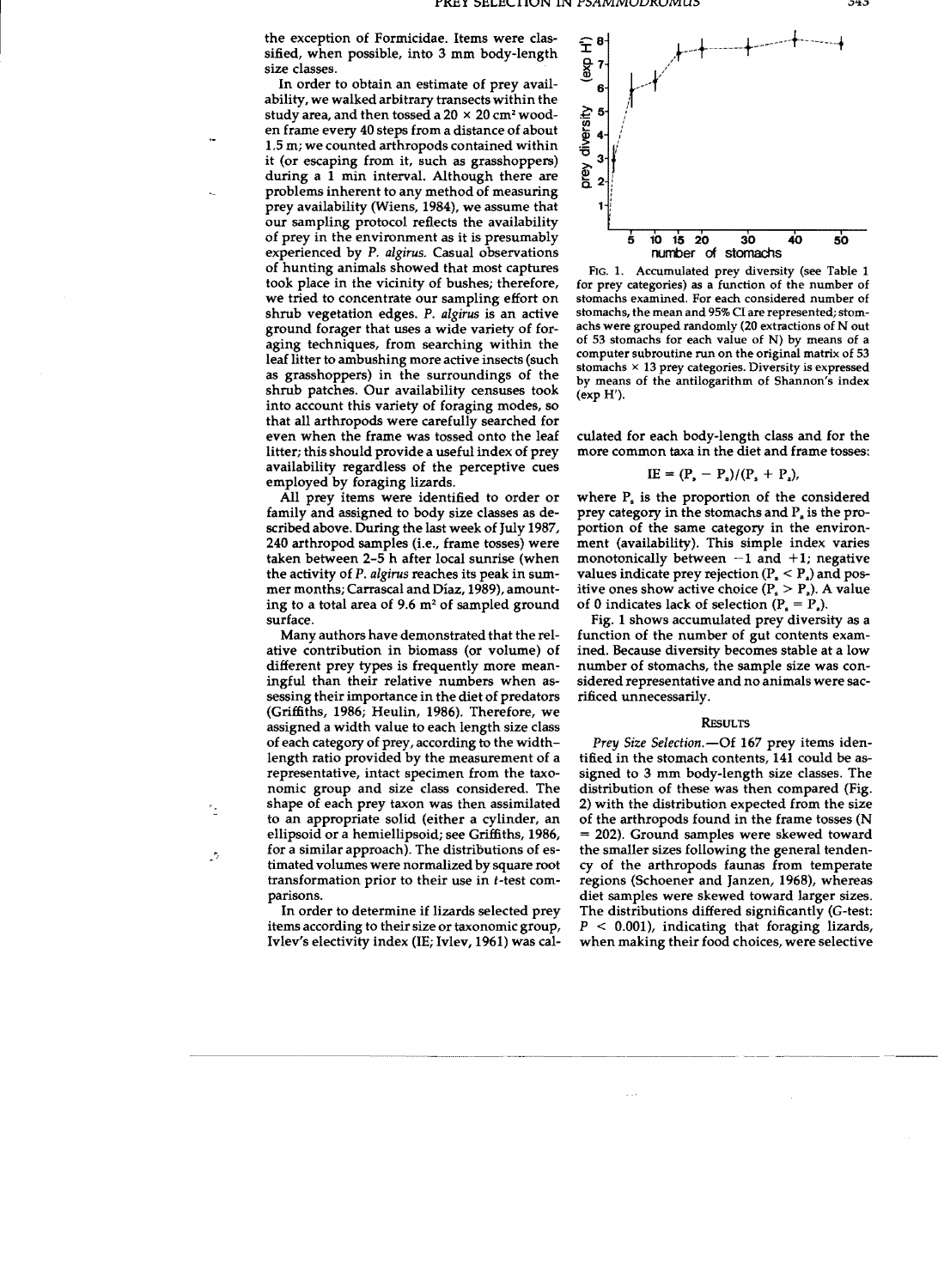

Flc. 2. Utilization of prey length categories by P. *algirus* (shaded columns) in relation to their abundance in the ground samples (white columns). Values of Ivlev's electivity index are shown on top of each pair of columns.

in the sizes of the arthropods that they captured.

Ivlev's electivity index was negative for the smaller prey  $( $3 \text{ mm}$ ), fairly close to zero for$ the 3-6 mm length class and positive for the arthropods longer than 6 mm (Fig. 2). Since the smaller and more abundant arthropods on the forest ground were rarely taken as food, lizards simply did not eat many of the potential prey available in the environment (see Discussion). Arthropods whose length ranged from 3 to 6 mm (which composed the bulk of the diet; see Fig. 2) may have been captured whenever they were found, whereas those longer than 6 mm may have been actively sought by the lizards (they were almost three times as frequent in the diet as it would be expected from their abun-

TABLB 1. Composition of the diet in P. *algirus.* N: number of items in each category; % N: percent by number; % V: percent by volume. % F: frequency of appearance in the stomach samples.

| Prey category     | N  | % N  | %F   | % V  |  |
|-------------------|----|------|------|------|--|
| Araneae           | 34 | 20.4 | 43.4 | 7.2  |  |
| Hemiptera         | 33 | 19.8 | 41.5 | 23.7 |  |
| Formicidae        | 29 | 17.4 | 47.2 | 3.1  |  |
| Orthoptera        | 28 | 16.8 | 49.1 | 54.0 |  |
| Diplopoda         | 11 | 6.6  | 20.8 | 7.9  |  |
| Other Hymenoptera | 10 | 6.0  | 18.9 | 1.4  |  |
| Larvae            | 8  | 4.8  | 11.3 | 0.6  |  |
| Coleoptera        | 4  | 2.4  | 7.5  | 0.4  |  |
| Diptera           | 3  | 1.8  | 5.7  | 0.4  |  |
| Acarina           | 2  | 1.2  | 3.8  | 0.1  |  |
| Lepidoptera       | 2  | 1.2  | 3.8  | 0.7  |  |
| Plant material    | 2  | 1.2  | 3.8  | 0.2  |  |
| Dermaptera        | 1  | 0.6  | 1.9  | 0.4  |  |



Flc. 3. Utilization of prey categories by P. *algirus*  (shaded columns) in relation to their abundance in the ground samples (white columns).  $F = Formicidae$ , A = Araneae,  $\overline{O}$  = Orthoptera, H = Hemiptera, D = Diplopoda, R = Rest of prey types.

dance in the ground samples). On the other hand, it should be stressed that there was a prey length selectivity threshold at about 6 mm, upon which threshold selection of prey sizes by P. *algirus* remained unchanged. In other words, selectivity for items longer than 6 mm, though positive, was not an increasing function of prey size.

*Prey Taxa Selection.-The* diet was almost exclusively made up of arthropods (Table 1), with five taxa (Araneida, Hemiptera, Formicidae, Orthoptera and Diplopoda) accounting for 81% of the total number of prey and for 96% of the estimated volume of ingested food. In addition, these five taxa had also a high frequency of appearance in the stomachs (see % F in Table 1), thus excluding the possibility of biasing our results with the consideration of prey types consumed in large amounts by only a few individuals. The analysis of prey taxa selection was consequently based on these commonest groups.

Ants were the only taxon for which consumption was unequivocally smaller than availability (Fig. 3). The proportion of spiders in the diet closely reflected their relative abundance in the frame tosses. Bugs, grasshoppers and millipedes were positively selected by the lizards. Though the relative contribution of these five prey types to the diet of P. *algirus* was not significantly correlated with their estimated abundance ( $r = 0.37$ , N = 5, P > 0.5), their volume percentages in the stomach contents were re- $\sim$ lated to their relative proportion of the estimated prey volume available in the environment ( $r = 0.96$ , N = 5, P = 0.01).

Because prey size proved to be important for prey selection by P. *algirus,* and since average body size makes an obvious difference among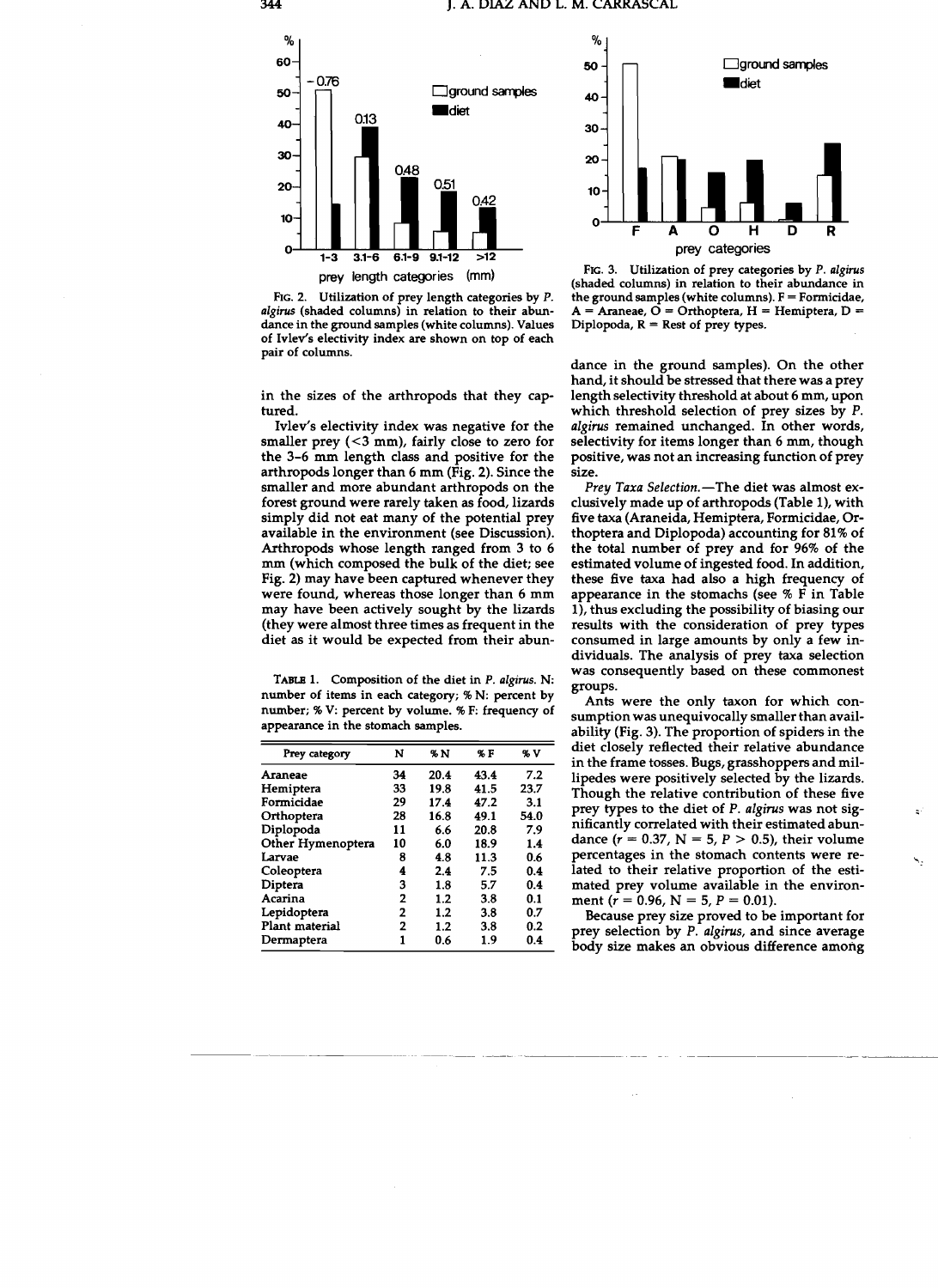

FIG. 4. Logarithmic relationship (one-tailed test) between the selectivity of P. algirus for the prey types m05t often consumed (estimated by means of Ivlev's electivity index, IE) and the mean volume of these prey types in the ground samples. The dashed line indicates no apparent selection. Symbols of prey types as in Fig. 3.

the five considered arthropod taxa, we attempted to interpret the observed pattern of prey selection on the basis of the mean estimated volumes of potential prey. If lizards had selected prey taxa primarily by size, selectivity for the major taxa should have been related to their mean estimated volume in the ground samples (an index of their energy content). The correlation obtained was in fact high and significant ( $r = 0.89$ ,  $N = 5$ ,  $P < 0.025$ ; one-tailed), its logarithmic nature (see Fig. 4) being consistent with the previously described prey-size selectivity threshold.

The importance of prey volume applied not only to differences in selectivity between taxa, but also to selection of individual items within all but the largest taxa (Table 2); the mean estimated volumes of ants, spiders and bugs in the stomach contents were larger than the corresponding mean volumes in the frame tosses (*t*-tests:  $t_{132} = 6.8$  for ants and  $t_{72} = 3.81$  for

spiders,  $P < 0.001$  in both cases;  $t_{.44} = 2.18$ ,  $P <$ 0.05 for bugs), whereas the consumption and availability means did not differ significantly in the case of grasshoppers ( $t_{28} = 0.7\overline{3}$ ,  $P > 0.4$ ). Diplopods were not inc1uded in this analysis due to their scarcity in the ground samples and to the difficulty of accurately estímating the length of individual items from the remains found in the stomachs. Itshould be noted (Table 2) that the degree of overlap between the available and consumed ranges of estimated prey volumes increased with the mean volume of prey taxa, and that the confidence intervals for diet means were all above the  $7.7 \mu l$  mean volume of a 3 mm prey from the stomach contents (lower limit of positive selection).

### **DISCUSSION**

Several authors (Schoener, 1971; Jaeger and Barnard, 1981) have relied on arthropod size as a rough but useful index of the energy contents of the food taken by insectivores. If we accept that maximal efficiency in energy intake is favored by natural selection (Pyke et al., 1977; Krebs et al., 1983), we should expect prey size to play an important role in the foraging strategies of most insectivorous reptiles and amphibians (Schoener, 1969, 1971; Jaeger and Barnard, 1981; Freed, 1988). Our results were consistent with this viewpoint, showing that prey size provided the basic decision rules for the choice of diet in P. *algirus.* Thus, lizards were selective in the sizes of the arthropods that they captured (Fig. 2), their selectivity for different prey types was related to the mean volume of these types (Fig. 4), and they tended to capture only the larger individuals when feeding on the smaller prey types (Table 2).

Though selectivity for the arthropod taxa most often consumed was positively related to mean prey size, this relationship was not linear. Instead, there was a threshold aboye which selectivity remained unchanged, thus fitting a logarithmic function of the mean volume of prey available. Similarly, selectivity for items longer than 6 mm did not increase with increased prey size but became stable or even de-

TABLE 2. Means (mean, 95% confidence interval and sample size) for the estimated volumes (in  $\mu$ l) of prey categories in the diet and ground samples.

| Prey category | Ground samples |               |     | Diet  |                |    |
|---------------|----------------|---------------|-----|-------|----------------|----|
|               |                | 95% CI        | N   |       | 95% CI         | N  |
| Formicidae    | 4.0            | $2.7 - 5.3$   | 105 | 13.4  | $10.0 - 16.8$  | 29 |
| Araneae       | 7.6            | $3.2 - 12.0$  | 44  | 29.5  | $18.0 - 41.0$  | 30 |
| Hemiptera     | 48.7           | $0^{1}-111.7$ | 13  | 90.4  | $50.7 - 130.1$ | 33 |
| Orthoptera    | 280.9          | 178.9-382.9   |     | 323.3 | 262.4-384.2    | 21 |

 $\frac{1}{1}$  The value obtained (-14.3) was negative and hence meaningless.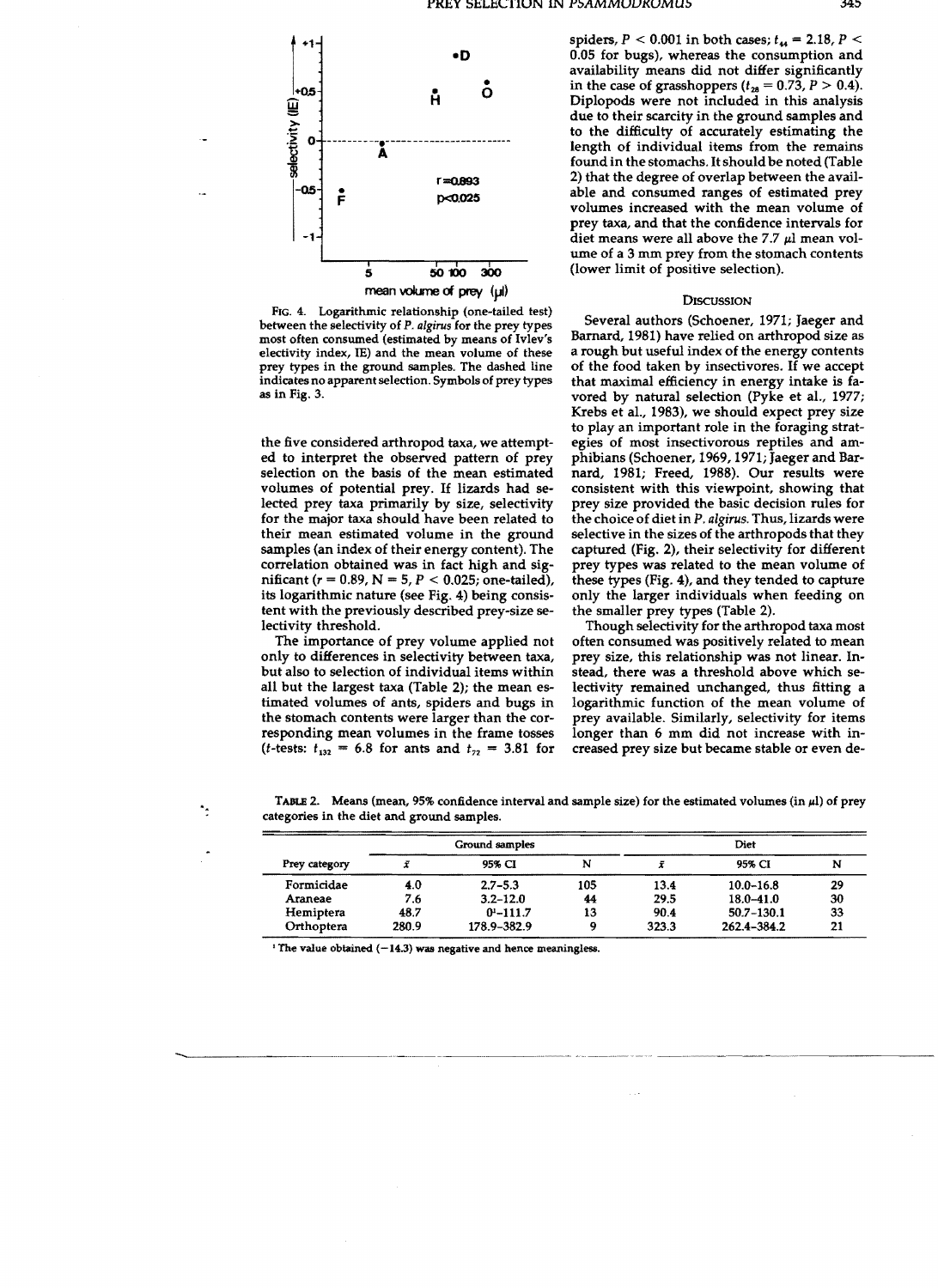creased slight1y in the case of the largest prey category  $(>12$  mm). This can be explained by considering that there could be a trade-off between the benefits of eating larger prey and the costs of locating, capturing and handling these prey that, being relatively scarce (Pig. 2), were probably harder to find and highly time consuming (Schoener and Janzen, 1968; Pough and Andrews, 1985). Assuming that selection of prey types reflects their profitability to the predator (Paulissen, 1987), it follows that profitability should not increase monotonically with prey size. Factors other than net energy gain could become important above a certain threshold; in fact, the bulk of the diet was made up of arthropods between 3 and 6 mm in length.

On the other hand, P. *algirus* appeared to be very consistent in the rejection of prey smaller than the lower (3 mm) limitof positive selection (see Sexton et al., 1972, for a similar result with *Anolis limifrons).* The consumption of small prey in a lower frequency than they occur in the environment could be due to several reasons. For instance, lizards might not be able to encounter, catch or handle such small prey. However, the foraging mode of P. *algirus* and the actual consumption of certain small prey indicate that the ignorance of unprofitable, encounteredsmall prey is probably the most likely explanation (captures <3 mm were mainly soft bodied spiders, which were almost spherical and hence more voluminous than other arthropods of a similar length).

Although ants, whose average volume (and hence energy content) was very low in the availability samples, accounted for a relatively high proportion of the diet, this does not imply non-fulfillment of the all-or-none rule postulated by optimal foraging models (Stephens and Krebs, 1986). Selection of prey sizes also applied within prey taxa, in such a way that the mean volume of the ants consumed exceeded the mean volume (7.7  $\mu$ ) of an average 3 mm prey from the stomach contents (Table 2); only one of 167 prey eaten was an ant smaller than 3 mm. Therefore, the within-types selection of individual items according to their size could explain the consumption of a highly rejectable prey type (Fig. 4) without falling into a partial preference (Stephens and Krebs, 1986).

Since the mean estimated volume of the major prey types accounted for a high percentage  $(r^2 = 79.2\%)$  of the variance found in the predator's selectivity, it is reasonable to think that prey size was probably the most important factor, though not necessarily the only one, in the series of day-to-day foraging decisions adopted by P. *algirus.* Itshould be noted that our analysis was restricted to a few prey taxa; the inclusion of other prey types could lead to a more com-

plex situation, with additional variables being needed to explain the observed pattern of prey selection. Other factors such as nutrient constraints (Stamps et al., 1981), chitin content (Skoczylas, 1978; Jaeger and Barnard, 1981) or prey defensive behavior (Rissing, 1981) could also condition the choice of diet performed by P. *algirus,* but it seems unlikely that their influence exceeds the one attributable to prey size. In addition, the five considered arthropod taxa accounted for 81% of the total number of ingested items; this minimizes the probability of disregarding any major decision rule (see Stamps et al., 1981, for a detailed discussion of this topic).

Insectivorous lizards have been shown to behave as opportunistic feeders that capture almost any prey that they encounter (Mitchell, 1979; Barbault et al., 1985; Arnold, 1987). Nevertheless, P. *algirus* seemed to exert a high degree of prey selection, as the consumption of the main prey types was uncorrelated with prey availability. However, because the more abundant but smaller prey items still contributed very little to the total prey volume in the ground samples, the volumetric contribution of prey types to the diet closely tracked their relative contribution to the prey volume available in the environment; this reinforces the importance of prey size as the prime factor implied in prey selection.

The selection of prey according to their size could also be interpreted in the light of a movement minimization strategy, since as mean prey size increases, the number of prey items that a lizard requires eating decreases (Pough and Andrews, 1985). This strategy would allow the lizards to minimize the number of movements that would reveal the presence of the animals to their potential predators, which are numerous in the case of P. *algirus* (Valverde, 1967). Thus, Paulissen (1987) found marked differences between the foraging times of juvenile and adult *Cnemidophorus sexlineatus,* that were associated with differences in the mean length of the prey ingested. Consistent with this viewpoint, Fox (1978), in a detailed study of the survival of juvenile *Uta stansburiana,* suggested that the negative effect of food shortage on survival could be indirectly mediated by a higher predation risk among animals obliged to forage for longer time or in more exposed locations.

*Acknowledgments.-*This study, which was partially supported by a grant from the Universidad Complutense of Madrid (JAD) and a postdoctoral C.S.I.C. grant (LMC), is a contribution to the project PB 86-0006-C02 (Oistribution and Biology of Iberian Forest Vertebrates) funded by the Spanish CICYT. We wish ÷,